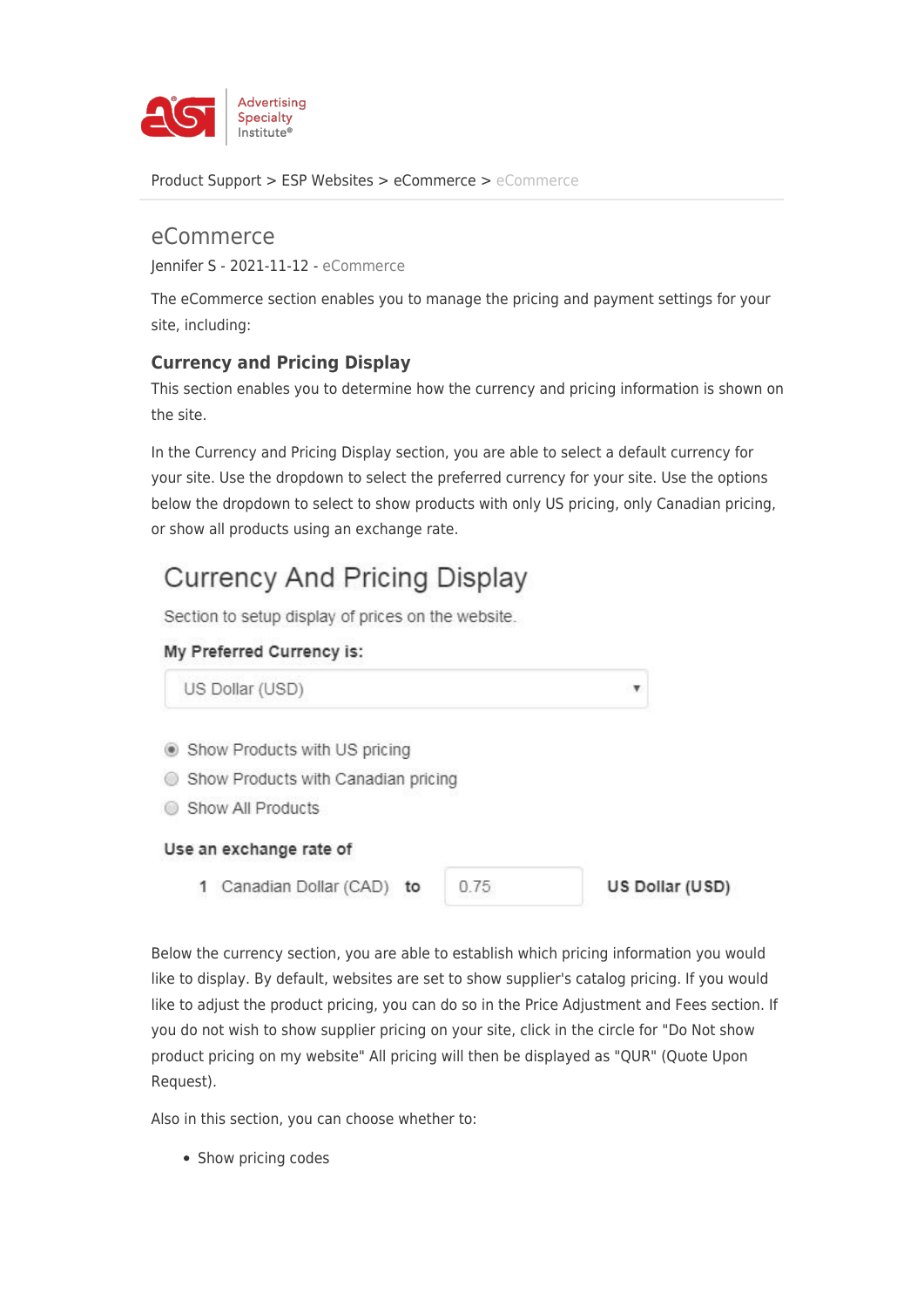- Hide prices for products with pricing not confirmed this year
- Show two or three decimal places

| Show supplier's Catalog Price (default)                                                |                                                                                                                    |
|----------------------------------------------------------------------------------------|--------------------------------------------------------------------------------------------------------------------|
| ◯ Do not show product pricing on my website                                            | NOT RECOMMENDED: Price will show as QUR (Quote Upon Request)                                                       |
| Show pricing codes? yes • No                                                           |                                                                                                                    |
| Hides prices for products with pricing not confirmed this year? $\circ$ Yes $\circ$ No |                                                                                                                    |
| Maximum decimal places on my product pricing:                                          |                                                                                                                    |
| Show default decimal places set by supplier                                            | If you choose to show less decimal places than the supplier, the price will be<br>rounded up to the nearest place. |
| Change max decimal places on pricing                                                   | (2 or 3)(e.g. 1.211 will become 1.22 if you choose 2 decimal places)                                               |

Also in the Currency and Pricing Display section, you are able to include special labels for the pricing grid by changing the Price Label.

| Change Price Label |                                                                                                                 |
|--------------------|-----------------------------------------------------------------------------------------------------------------|
| Price              | (Catalog Price: Default caption "Price")                                                                        |
| Savings            | (Savings between Catalog Price and any adjustments you've made to reduce cost only: Default caption: "Savings") |

When you are finished making changes, click on the Save button and then click on the Make Changes Live link.

### **Price Adjustments and Fees**

Pricing on an ESP Website or Company Store will automatically display the default Catalog Price, meaning the suggested retail price provided by the Supplier. You are also able to adjust price shown on the site based on the net cost. While the net cost (amount to be paid to the supplier by the distributor) will not be displayed on the site, the Catalog Price (also referred to as Price, List Price, or List) can be determined using one of five options.

### **Add a Percentage to the Default Catalog Price**

This option enables you increase the price by a percentage based off the default catalog price. With this option, you are working solely with catalog pricing, net cost is not involved at all.

For example, a product has a supplier catalog price (list price) of \$5.00. If you enter 5 in the "Add % of to the Catalog Price" box, then 5% of the catalog price of \$5.00 will be calculated and that amount will be added onto the default catalog price. In the example above, 5% of \$5.00 is \$.25; so the new price of the item will be \$5.25.

When you are finished making changes, click on the Save button and then click on the Make Changes Live link.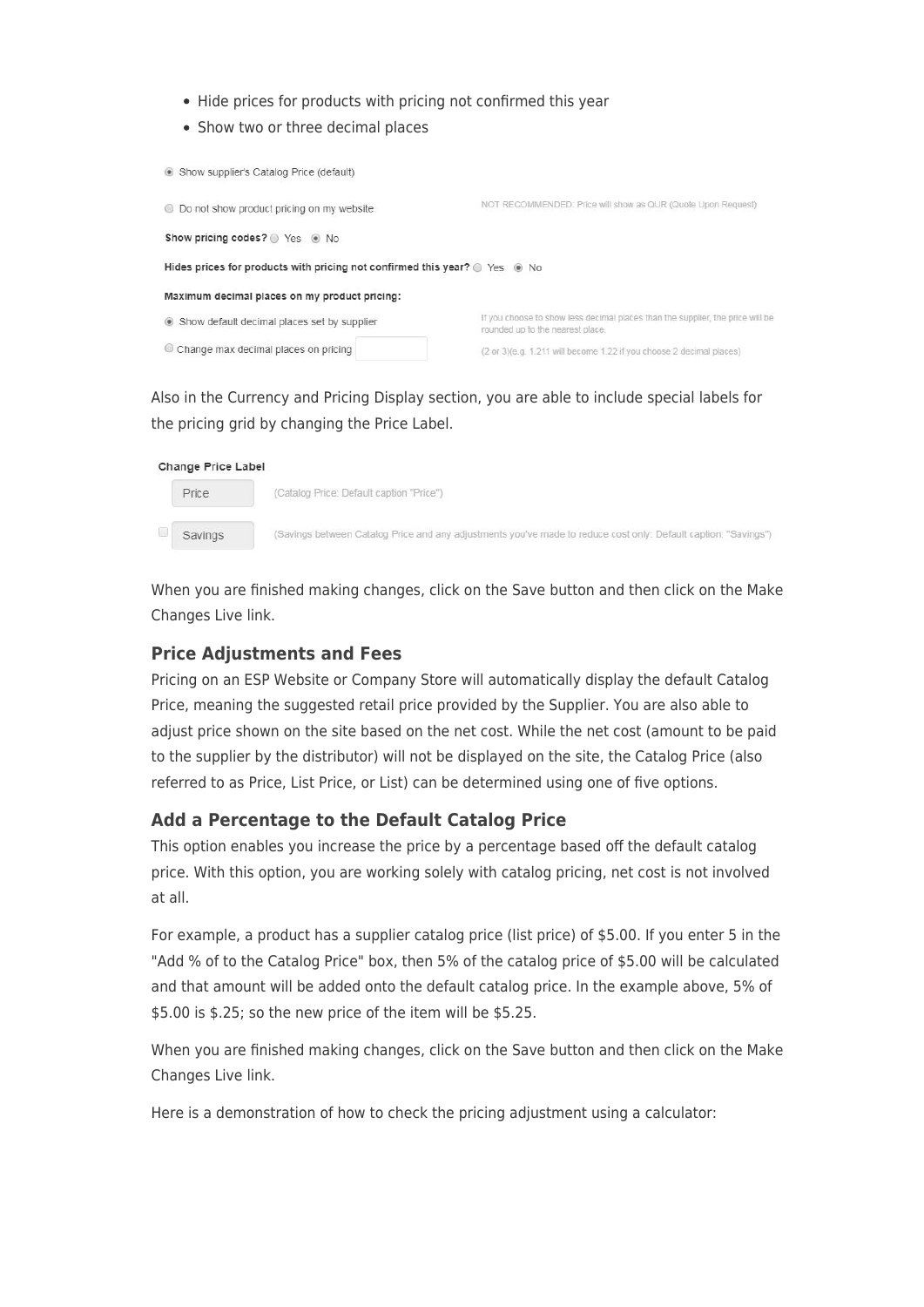| Calculator                        |       |                    | ×<br>$\Box$ |  |
|-----------------------------------|-------|--------------------|-------------|--|
| $\odot$<br>Standard 河<br>$\equiv$ |       |                    |             |  |
|                                   |       |                    |             |  |
|                                   |       |                    | $\bf{0}$    |  |
|                                   |       |                    |             |  |
|                                   |       |                    |             |  |
|                                   |       | <b>Enter Price</b> |             |  |
|                                   |       |                    |             |  |
| $\frac{1}{x}$                     | $x^2$ | $\sqrt[2]{x}$      | ÷           |  |
| 7                                 | 8     | 9                  | ×           |  |
|                                   |       |                    |             |  |
| 4                                 | ş     | 6                  |             |  |
| 1                                 | 2     | 3                  | $^+$        |  |
|                                   |       |                    |             |  |
| ≁/_                               | 0     |                    |             |  |

# **Subtract a Percentage to the Default Catalog Price**

This option enables you decrease the price by a percentage based off the default catalog price. With this option, you are working solely with catalog pricing, net cost is not involved at all.

For example, a product has a supplier catalog price (list price) of \$5.00. If you enter 5 in the "Subtract % from the Catalog Price" box, then 5% of the catalog price of \$5.00 will be calculated and that amount will be subtracted from the default catalog price. In the example above, 5% of \$5.00 is \$.25; so the new price of the item will be \$4.75.

When you are finished making changes, click on the Save button and then click on the Make Changes Live link.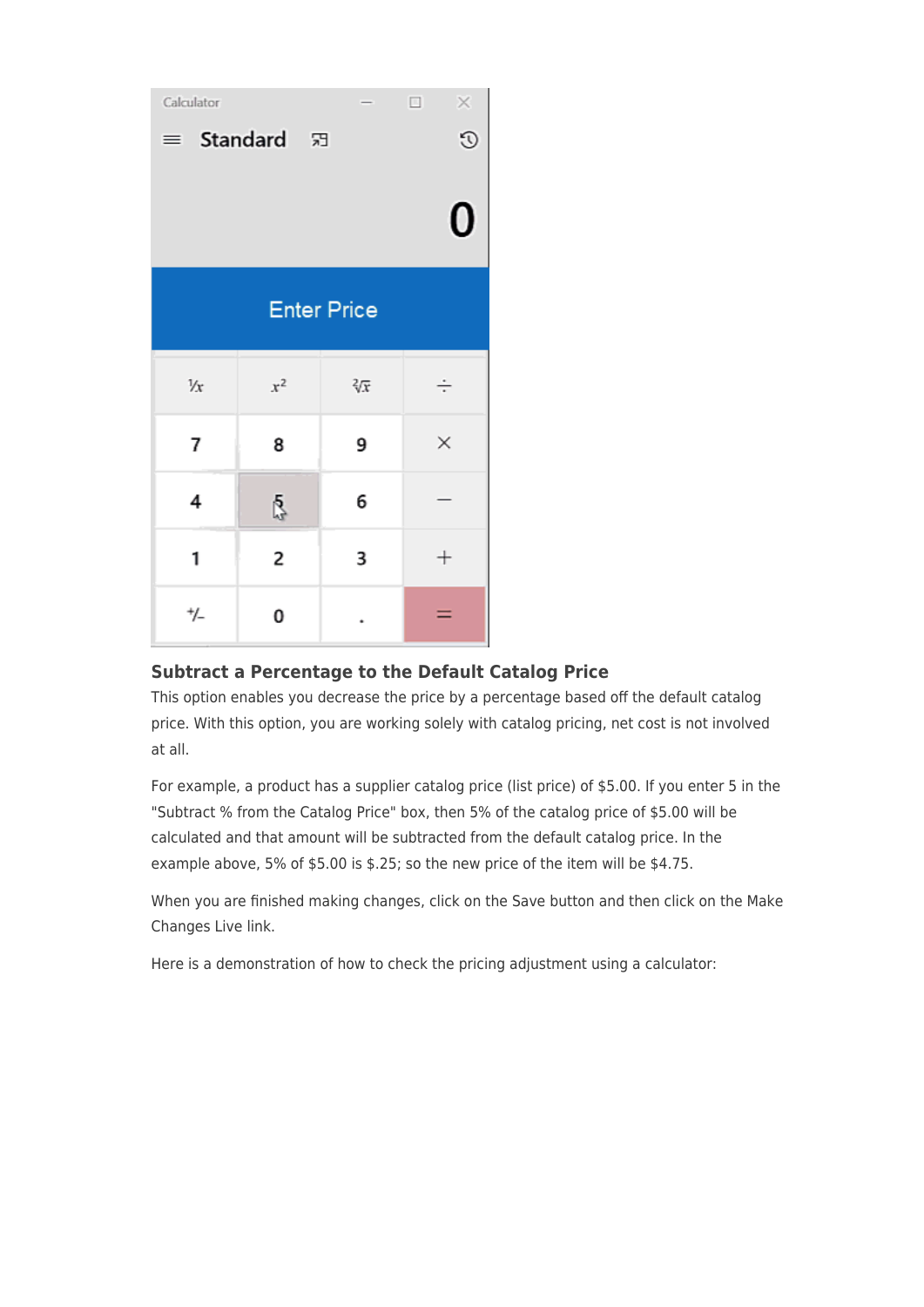| Calculator                         |                              |                    |        |  |
|------------------------------------|------------------------------|--------------------|--------|--|
| $\infty$<br>Standard 河<br>$\equiv$ |                              |                    |        |  |
|                                    |                              |                    | O      |  |
|                                    |                              | <b>Enter Price</b> |        |  |
| $\frac{1}{x}$                      | $x^2$                        | $\sqrt[2]{x}$      | ÷      |  |
| 7                                  | 8                            | 9                  | ×      |  |
| 4                                  | $\mathfrak{g}^{\mathcal{I}}$ | 6                  |        |  |
| 1                                  | 2                            | 3                  | $^{+}$ |  |
| ≁/_                                | 0                            |                    |        |  |

# **Add a Percentage of Net Cost to the Catalog Price**

This option enables you increase the price by a percentage based off the net cost. With this option, you are using a percentage of the net cost and adding it to the catalog price.

For example, a product has a net cost of \$3.00 and a default catalog price of \$5.00. If you select the "Add Percentage of Net Cost to the Catalog Price" option and then enter 5 in the percentage box, then 5% of the net cost of \$3.00 will be calculated and that amount will be added onto the default catalog price of \$5.00. In the example above, 5% of \$3.00 is \$.25; so the new price of the item will be \$5.25.

When you are finished making changes, click on the Save button and then click on the Make Changes Live link.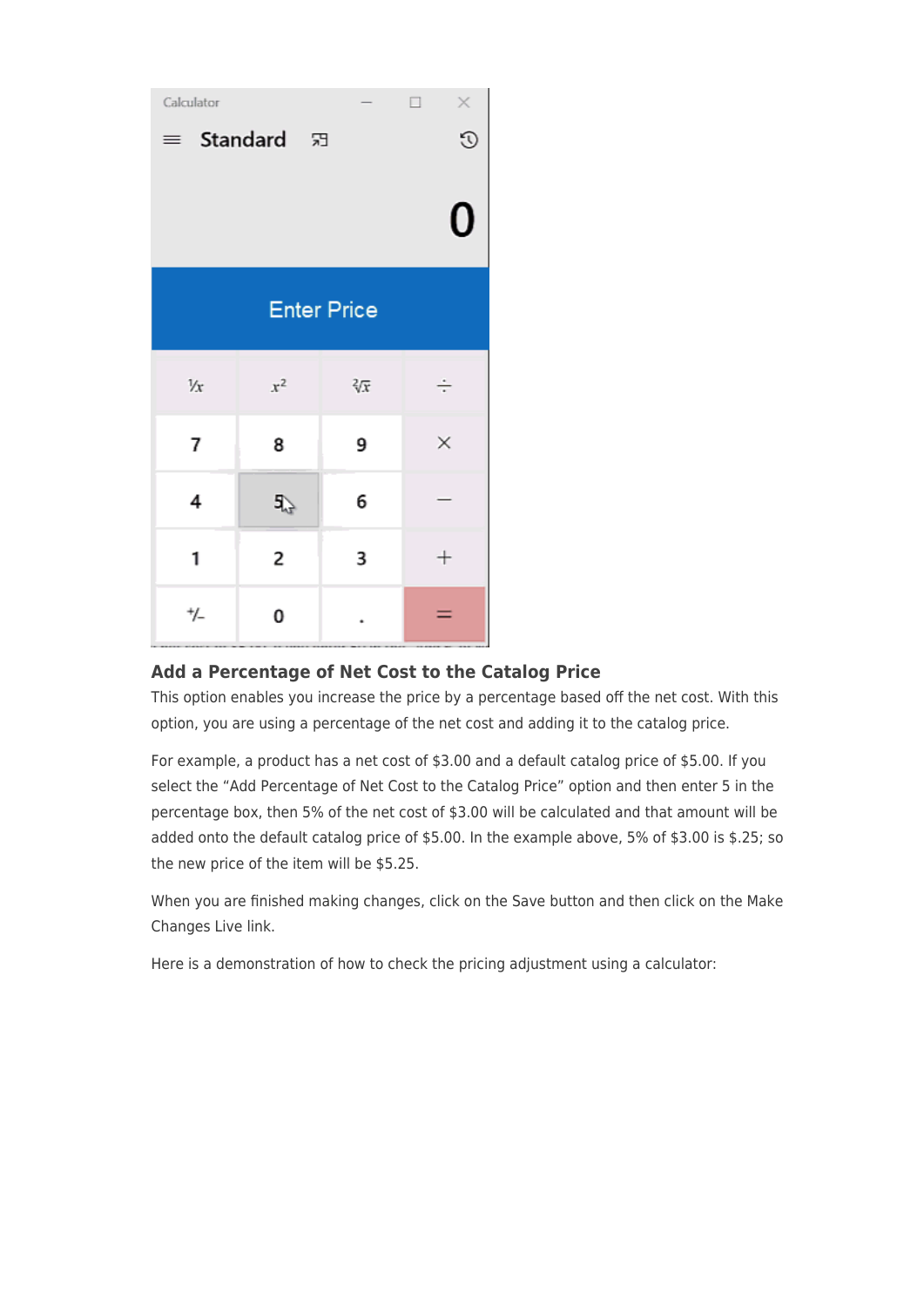| Calculator    |            |                       | $\times$<br>┐      |
|---------------|------------|-----------------------|--------------------|
| $\equiv$      | Standard 河 |                       | $\odot$            |
|               |            |                       | U                  |
|               |            | <b>Enter Net Cost</b> |                    |
| $\frac{1}{x}$ | $x^2$      | $\sqrt[2]{x}$         | ÷                  |
| 7             | 8          | 9                     | ×                  |
| 4             | 5          | 6                     |                    |
| 1             | 2          | $\mathbb{P}_3$        | $\hspace{0.1mm} +$ |
| ≁/_           | 0          |                       |                    |

# **Add a Percentage of Net Cost to Net Cost as the Catalog Price**

This option enables you increase replace the default catalog pricing by calculating a percentage of the net cost and then adding that percentage to the net cost. With this option, you are working solely with the net cost.

For example, a product has a net cost of \$3.00. If you select the "Add Percentage of Net Cost to the Catalog Price" option and then enter 5 in the percentage box, then 5% of the net cost of \$3.00 will be calculated and that amount will be added onto the net cost. In the example above, 5% of \$3.00 is \$.15; so by adding the \$.15 to the net cost of \$3.00, the new price of the item will be \$3.15.

When you are finished making changes, click on the Save button and then click on the Make Changes Live link.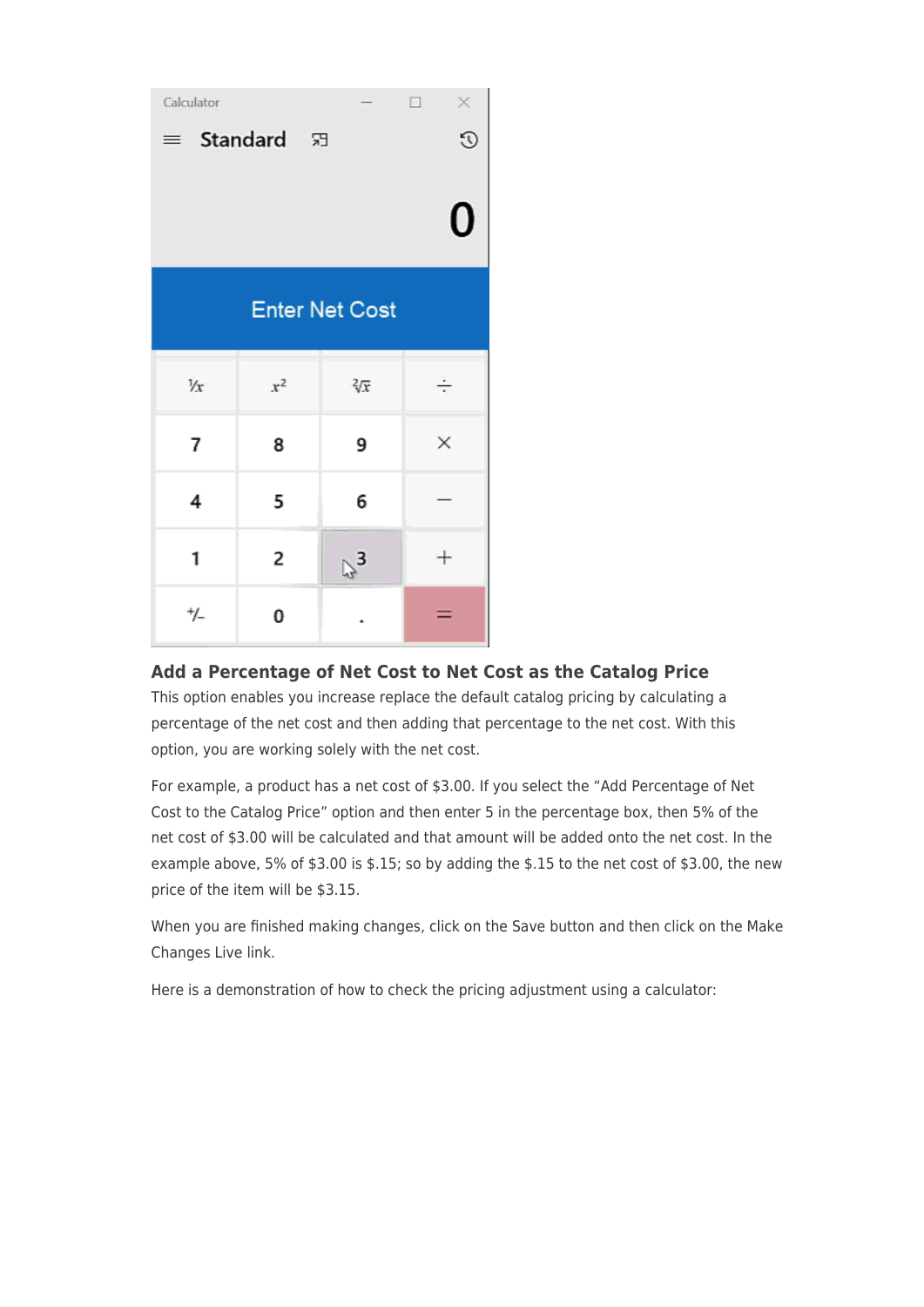| Calculator    |            |                       | ×<br>$\Box$ |
|---------------|------------|-----------------------|-------------|
| $\equiv$      | Standard 河 |                       | $\odot$     |
|               |            |                       | U           |
|               |            | <b>Enter Net Cost</b> |             |
| $\frac{1}{x}$ | $x^2$      | 欲                     | ÷           |
| 7             | 8          | 9                     | ×           |
| 4             | 5          | 6                     |             |
| 1             | 2          | $\mathbb{Z}^3$        | $^+$        |
| ≁/_           | 0          |                       |             |

# **Use a Profit Margin**

This option enables you maintain a percentage between the net cost and catalog price.

For example, if a product has a net cost of \$3 and the distributor wants to make a 50% profit, they will need to increase the list price to \$6 so that they make 50% of the total sale. They charge \$6 and then pay the supplier \$3. The remaining \$3 is their profit, which is 50% of the completed transaction.

It is important to note that this option will override the suggested profit margin and varying profit margins provided by the supplier. This means that if a product had five price breaks and different profit margins (for example, first quantity is 50%, remaining four quantities are 45%) and you have selected to have a profit margin of 40% applied to your site; all of the price breaks will now be a 40% discount.

### **Please keep in mind that the maximum profit margin is 99.**

When you are finished making changes, click on the Save button and then click on the Make Changes Live link.

## **Flat Charges**

The Flat Charges section enables you to establish a charge that is applicable to all products. Enter a dollar amount in the "per Product (Line item)" box and then type a name for the charge.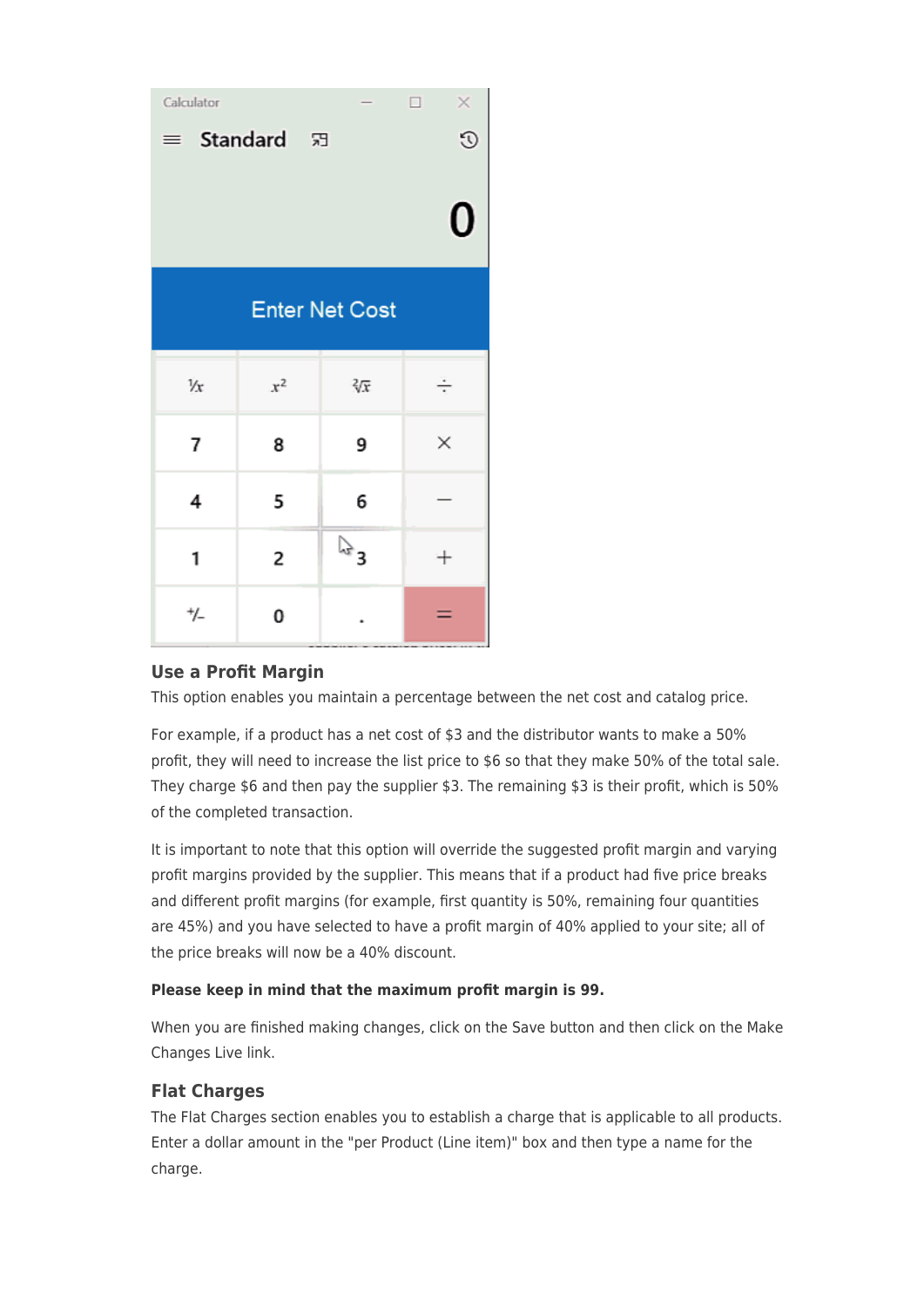# **Flat Charges**

| Apply setup charge |                         | Name         |  |
|--------------------|-------------------------|--------------|--|
| 0.00               | per Product (Line item) | Setup Charge |  |

You are also able to control if customers are able to place orders with less than the minimum quantity. Use the dropdown to select to allow or not allow orders with less than minimum to proceed. If orders are allowed to with less than the minimum quantity, you are able to set a charge for these orders. Use the box with the dollar sign to add a fixed amount (such as \$250) or use the box with the percent sign to have the charge calculated as a percentage of the total order.

| Allow orders for less than minimum quantities             |   |    |               |  |
|-----------------------------------------------------------|---|----|---------------|--|
| Apply a charge for orders of less than minimum quantities | S | Or | $\frac{0}{0}$ |  |
| $\blacksquare$ Display warning text as                    |   |    |               |  |

If you would like a warning to appear when a customer is adding the product to their shopping cart and the quantity entered is less than the minimum, check the "Display warning text as" option and use the default message provide, or type a custom one. When a product is added to the shopping cart, a pop-up window called the Product Option Assistant will open. This window contains the product information and the user can enter a quantity and select additional criteria regarding options for the item prior to checking out. The charge you create in the Pricing Options and Display area will appear above the quantity in the Product Option Assistant.

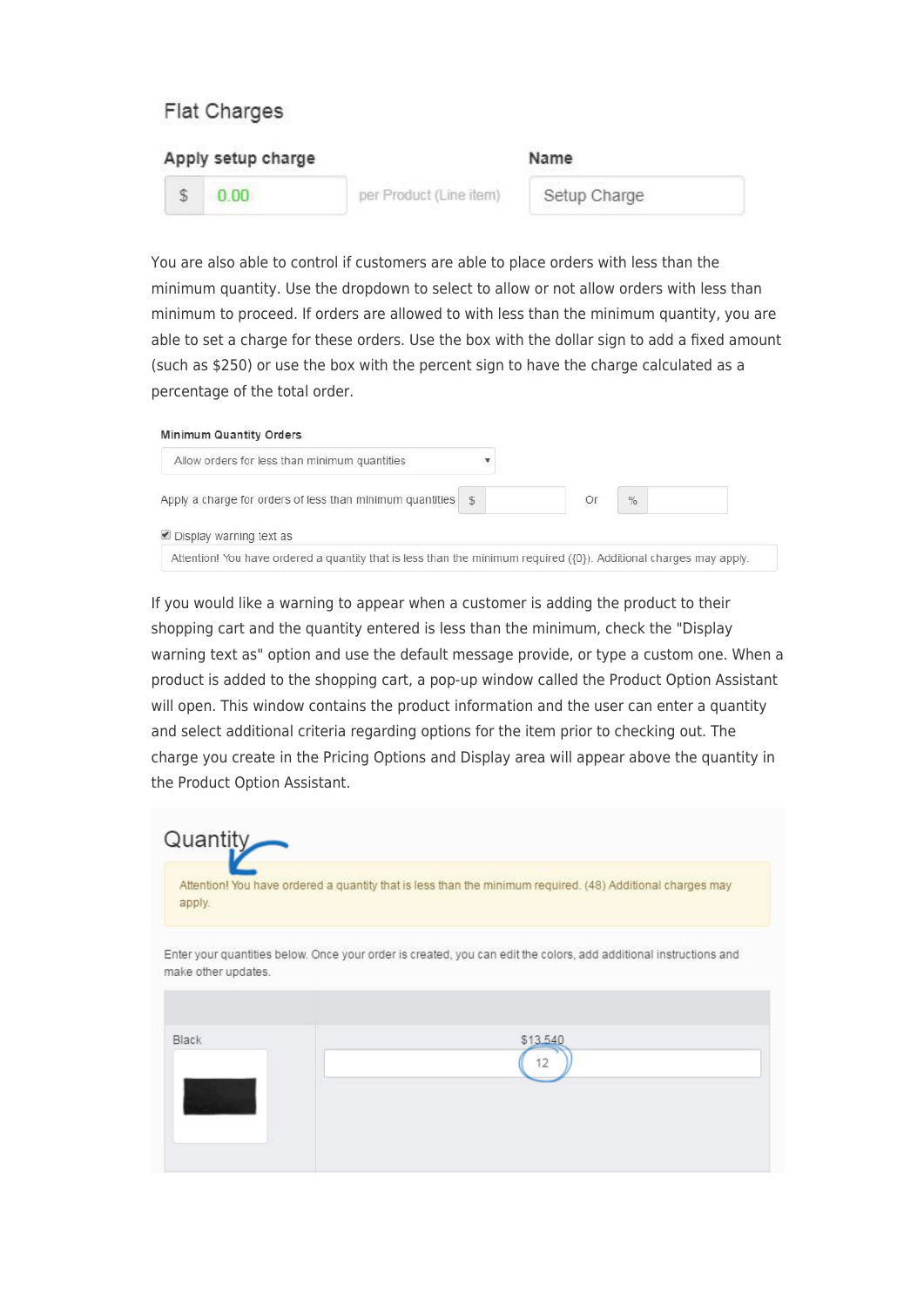When you are finished making changes, click on the Save button and then click on the Make Changes Live link.

## **Markups**

Within this section, you can control and modify the supplier charges shown on your site using Markups. In the Markups section, click on the Add Charge Type link.

| Modified Supplier Charges |                      |  |
|---------------------------|----------------------|--|
| Charge Type $\triangle$   | Markup Rate $\doteq$ |  |
| + Add Charge Type         |                      |  |

Select the charge type from the dropdown and modify the rate. You can increase or decrease the supplier provided charge by a percentage or an amount. In the example below, supplier provided set-up charges have been increased by 10%. Click on Done when you are finished.

| Charge Type   |                               |
|---------------|-------------------------------|
| Set-up Charge | v                             |
| Markup Rate   |                               |
| 10%           | Amount (\$)<br>Percentage (%) |
| Increase<br>۰ | <b>Discount</b>               |
|               |                               |

When you are finished making changes, click on the Save button and then click on the Make Changes Live link.

## **Payment Methods**

If you would like to accept credit card and e-check payments you must have a PromoPayment , Authorize.net, or Stripe account. To sign-up for PromoPayment, click on the "[Enroll Today](http://www.safesavepayments.com/promopayment/espwebsiteoffer.asp)" banner in the Payment Processing Center and create a PromoPayment account.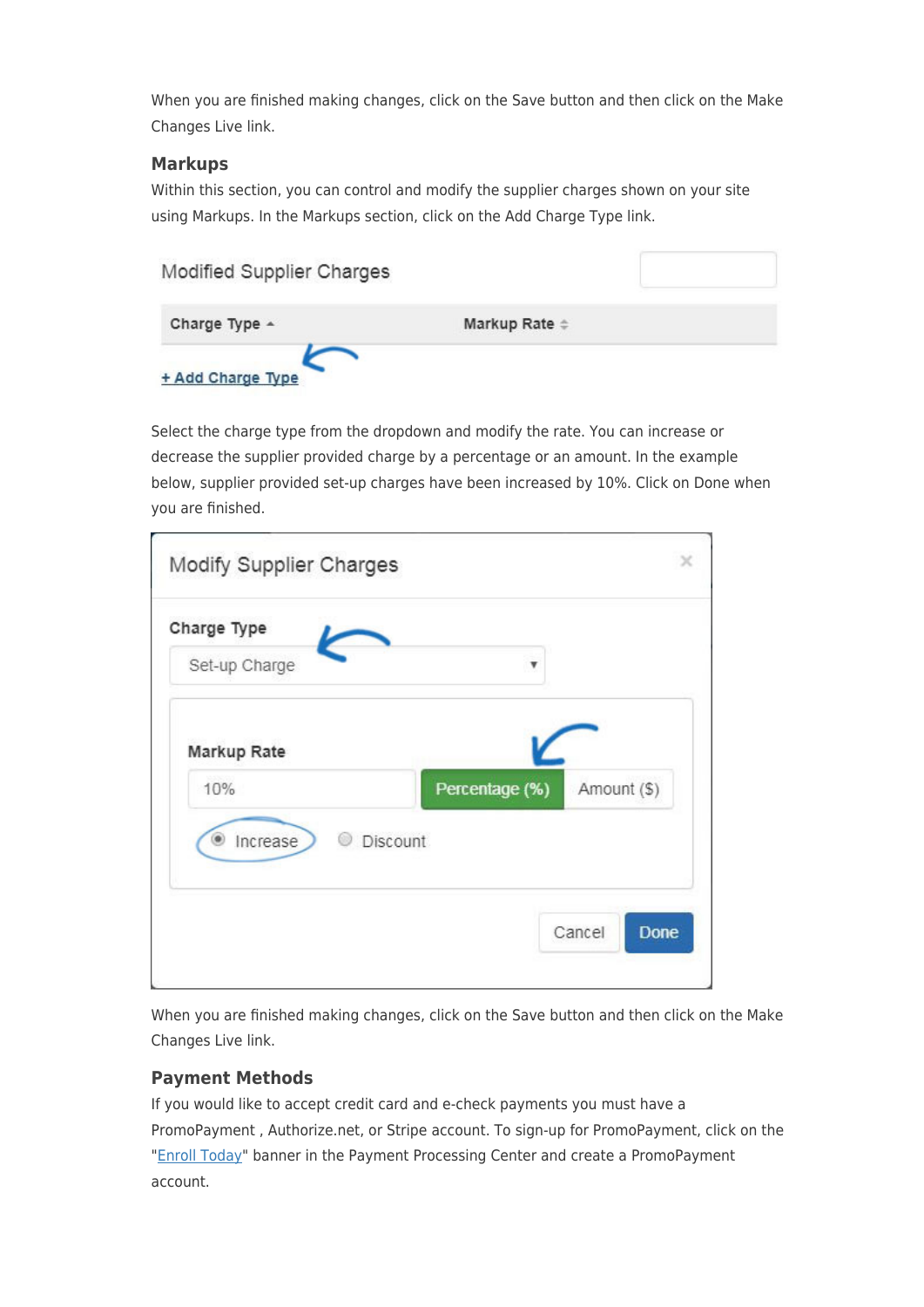

The Payment Processing Options enable you to begin accepting credit card payments by selecting a payment provider from the dropdown and selecting the "I Want to Accept Payments on My Site" option. Then, check the "Credit Card" and "Electronic Payment" boxes.

### Select Payment Provider for Credit Cards and Electronic Payments

|                                  | $\checkmark$ |
|----------------------------------|--------------|
| <b>Select a Payment Provider</b> |              |
| Authorize, Net                   |              |
| PromoPayment                     |              |
| <b>Stripe</b>                    |              |

◯ I do not want to accept payments on my site.

*Note:* PayPal will not function properly if you frame (iframe) your website

If you would like to use PayPal as the payment processor for your site, please take the following steps:

- 1. Leave the dropdown set to "Select A Payment Provider"
- 2. Choose "I want to accept payments on my site" and select PayPal
- 3. You must enable a deposit. You have control over the percentage or fixed amount, but the recommended percentage is 100
- 4. Enter your PayPal Account ID (email address for your PayPal account)

If you would like to [use Invoice Me](https://kb.asicentral.com/kb/articles/1986) to enable your customers to receive an invoice, check the final box. It is important to also check the box under "Request Final Payment" and strongly recommended that the amount for deposit should be set to 100%

After selecting the payment provider from the available options, enable deposits and add a dollar amount or percentage in the deposit field.

Next, check all credit cards that you will accept on your site. Lastly, enter the credentials for the payment processor you selected, for example, your PromoPayment Security Key, Authorize.net credentials, or Stripe Publish Key and Secret Key.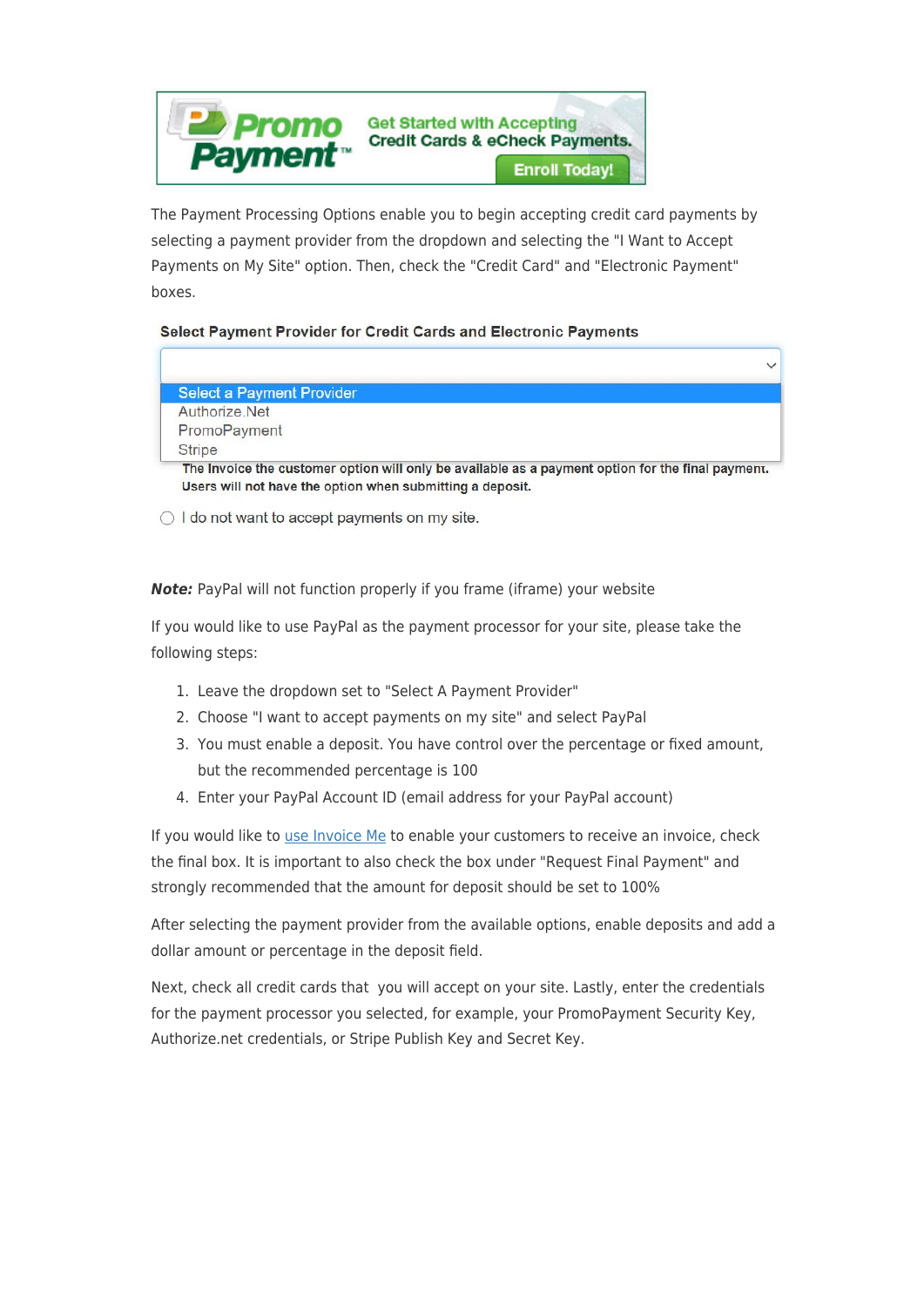#### Deposit

 $\blacksquare$  I want to require a deposit on the estimated order total.

© Percentage % 100.00

● Fixed Amount \$

#### **Credit Card Setup**

Ø Visa Ø MasterCard Ø Discover ■ American Express

| PromoPayment Security Key | PayPal™ Account ID |
|---------------------------|--------------------|
| 12345678912345            |                    |
| Authorize.Net Credentials |                    |
| API Login ID              |                    |
|                           |                    |
| <b>Transaction Key</b>    |                    |
|                           |                    |

When you are finished making changes , click on the Save button and then click on the Make Changes Live link.

#### **Check-Out and Order Management**

In this section, you can set your order display options, choose to accept coupons and company points, add shipping options and sales tax, and set order management defaults.

#### **Order Display Options**

The Order Display Options area enables you to select the fields to display during the checkout process, such as purchase order number, date needed, minimum required days, and additional comments.

#### Order Display Options

| Purchase Order Number      |            |                                                        |  |
|----------------------------|------------|--------------------------------------------------------|--|
| Show Field                 | Display as | Purchase Order Number                                  |  |
| Date Needed                |            |                                                        |  |
| Show Field                 | Display as | Date Needed                                            |  |
| Require                    |            | minimum business days for production and shipping time |  |
| <b>Additional Comments</b> |            |                                                        |  |
| Show Field                 | Display as | <b>Additional Comments</b>                             |  |

## **Other Charge Options**

In the Other Charge Options section, you can set shipping charges and sales tax to be applied at checkout.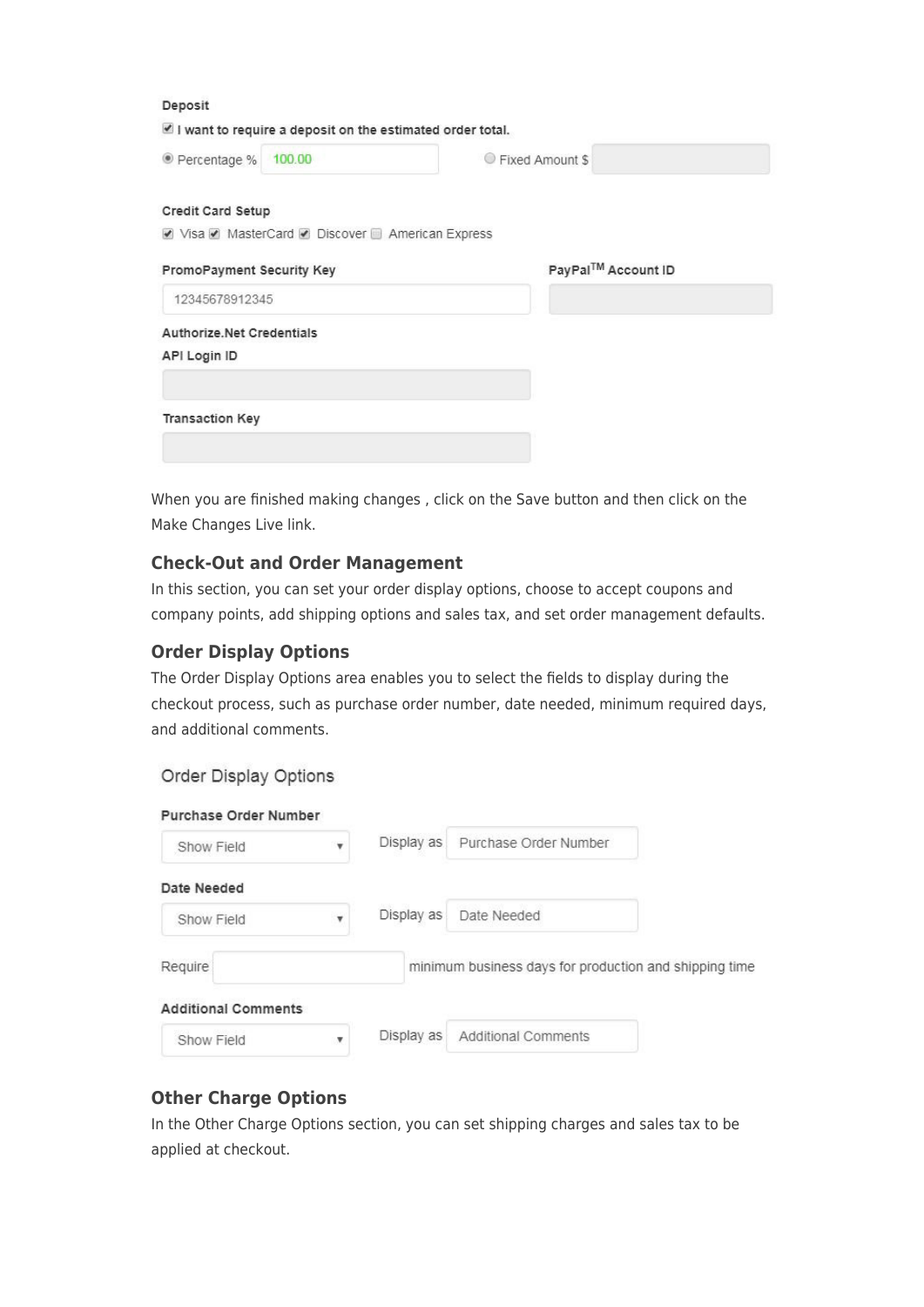To enable your shipping charges, select from:

- Fixed Amount (flat rate)
- Percentage
- No Shipping Charges

Then, enter the value in the respective box.

If you are entering a percentage, the Min and Max are the shipping amount which will be applied.

| Other Charge Options                                                                                                                                                                                                                        |        |        |
|---------------------------------------------------------------------------------------------------------------------------------------------------------------------------------------------------------------------------------------------|--------|--------|
| <b>Shipping Charges</b><br>Setup a predefined shipping charge using a fixed dollar amount or a percentage based on the subtotal of the order being processed. If<br>percentage is selected; you may specify a minimum and a maximum amount. |        |        |
| Fixed Amount \$                                                                                                                                                                                                                             |        |        |
| © Percentage %                                                                                                                                                                                                                              | Min \$ | Max \$ |
| <sup>●</sup> No Shipping Charges                                                                                                                                                                                                            |        |        |
| Charge Sales Tax on my site                                                                                                                                                                                                                 |        |        |
| Yes - Use my Orders Settings                                                                                                                                                                                                                |        |        |

To set up a tax code, use the dropdown to make your selection. The dropdown will link into your CRM Tax Rates, so you will want to consult your CRM Admin. If you do not wish to use a sales tax rate, use the dropdown to select No Tax Rate.

When you are finished making changes, click on the Save button and then click on the Make Changes Live link.

### **Coupon & Company Points**

The Coupon & Points Options in the eCommerce section enable you to enable coupons, establish company points and manage supplier specials.

To enable Coupons and Company Points, check the corresponding checkbox.



To create and manage coupons, go to Global Features and click on Coupon Manager.

When setting up company points:

- Type a currency name, such as "Discount Points".
- Add a currency symbol, to represent your currency. The currency symbol should be a two letter abbreviation such as "DP".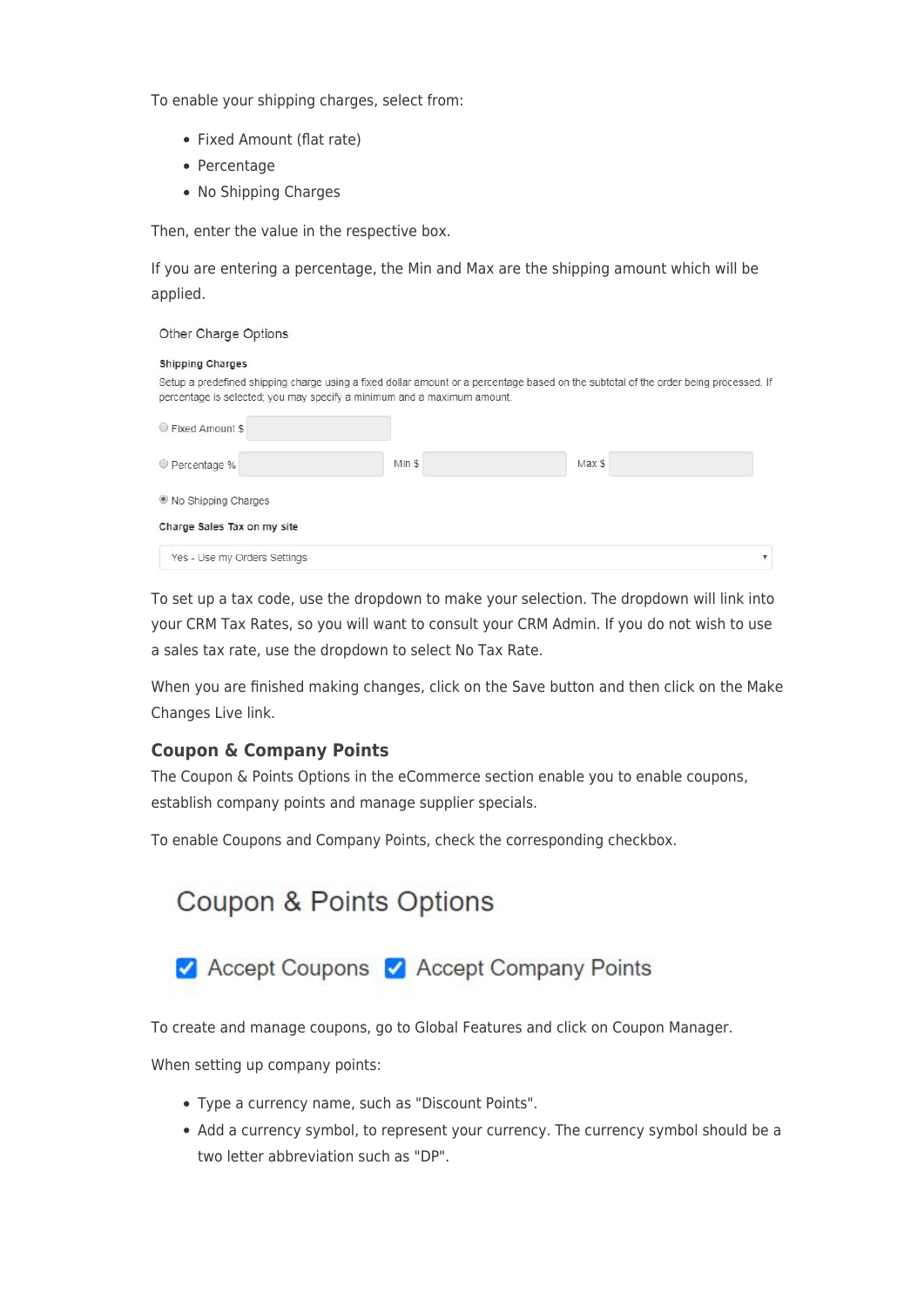• Set the points exchange rate, meaning the amount of points that will equal one (1) US dollar. As an example, if you type 100 in the points exchange rate box, the customer will receive a one dollar discount from their order total for every 100 points they entered on your site.

If you have a company points system in use on a company store, users must have an account balance in order to be able to view and apply their points during checkout.

| Coupon & Points Options                                                                                                                                                                                                    |  |  |  |  |  |
|----------------------------------------------------------------------------------------------------------------------------------------------------------------------------------------------------------------------------|--|--|--|--|--|
| □ Accept Coupons √ Accept Company Points                                                                                                                                                                                   |  |  |  |  |  |
| <b>Company Points</b>                                                                                                                                                                                                      |  |  |  |  |  |
| Choose if you want to use company issued points during checkout. Define a currency naming scheme; a symbol to represent the currency;<br>(two characters; example; 'AX'); and the exchange rate; (ratio = $5$ AX = 1 USD). |  |  |  |  |  |
| <b>Currency Name</b>                                                                                                                                                                                                       |  |  |  |  |  |
| <b>Discount Points</b>                                                                                                                                                                                                     |  |  |  |  |  |
| <b>Currency Symbol</b>                                                                                                                                                                                                     |  |  |  |  |  |
| <b>DP</b>                                                                                                                                                                                                                  |  |  |  |  |  |
| Points Exchange Rate*                                                                                                                                                                                                      |  |  |  |  |  |
| 100.00                                                                                                                                                                                                                     |  |  |  |  |  |
|                                                                                                                                                                                                                            |  |  |  |  |  |

When you are finished making changes, click on the Save button and then click on the Make Changes Live link.

## **Account Control Options**

The Account Control Options are the defaults for when orders are placed on your site. Use the CRM Record Owner dropdown to select which representative will be assigned to new accounts that are created on the site.

Then, use the Visible To options to select which users within your company should be able to view the accounts created on the site.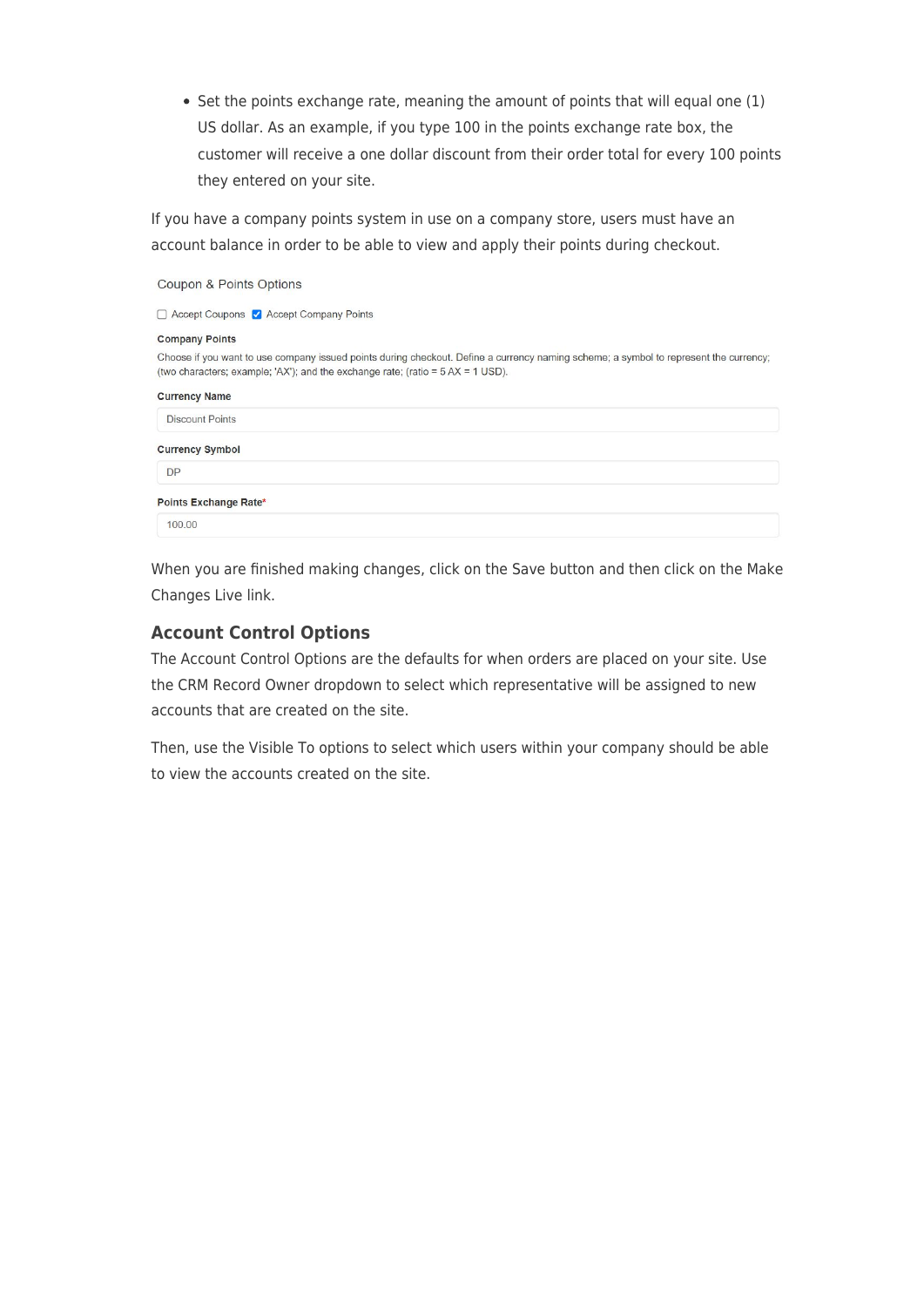# **Account Control Options**

**CRM Records** 



# **CRM Record Owner**

Who will new websites accounts be assigned to

**ESP User** 

 $\times$ 

# **Visible to**

Who can see accounts created on your website

- **Everyone**
- O Only the Record Owner <sup>O</sup>
- Select a Team <sup>●</sup>
- Select Individual People <sup>●</sup>

When you are finished making changes, click on the Save button and then click on the Make Changes Live link.

# **Order Control Options**

The Order Control Options enable you to use the dropdown to select which representative will be the owner of new orders placed on the website. Below the dropdown, you can use the Visible To options to select who can see orders from the website in ESP Orders.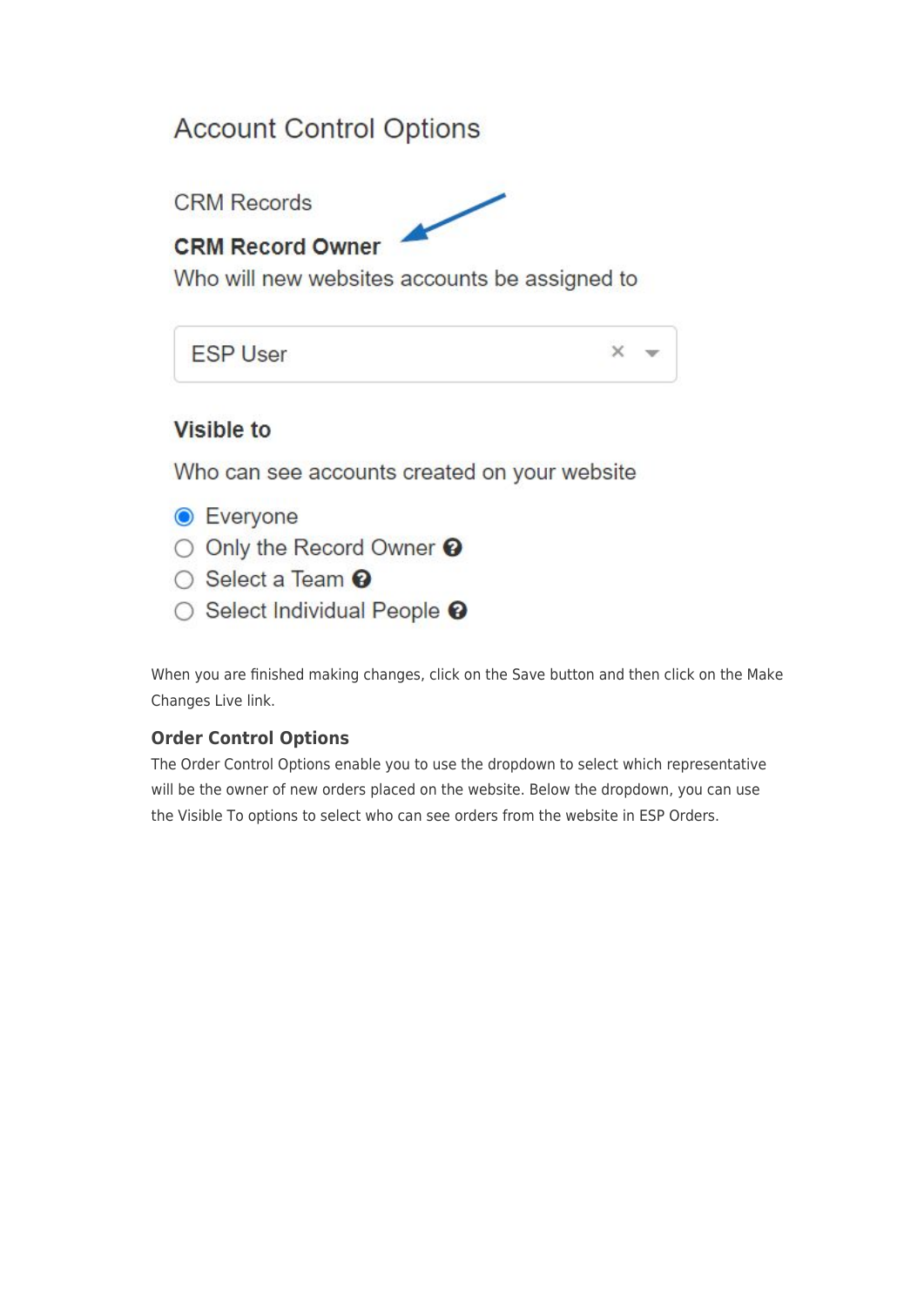## **Order Control Options**

Orders

**Orders Owner** Who will new orders be created to

**FSP User** 

 $\times$ 

#### **Visible to**

Who can see orders from your website

**C** Everyone O Only the Record Owner <sup>O</sup> ○ Select a Team <sup>●</sup> ○ Select Individual People <sup>●</sup> **Tenant** Orders and CRM Records from this Website will be available in **ASI Tech Training** CC Order confirmation Enter email address below to add a CC on all order confirmation emails

When you are finished making changes, click on the Save button and then click on the Make Changes Live link.

### **Submit Order Content and Submit Payment Content**

After an order is submitted on your site, a thank you page will display. You can edit the text of the thank you page, as well as the text of the outgoing order confirmation email. Also, when the customer submits a payment on your site, a thank you page will display and a confirmation email will be sent. You can use the Thank You Page and E-mail boxes to customize the text.

*Note:* Your ESP Website will automatically have standard, default text available in these fields.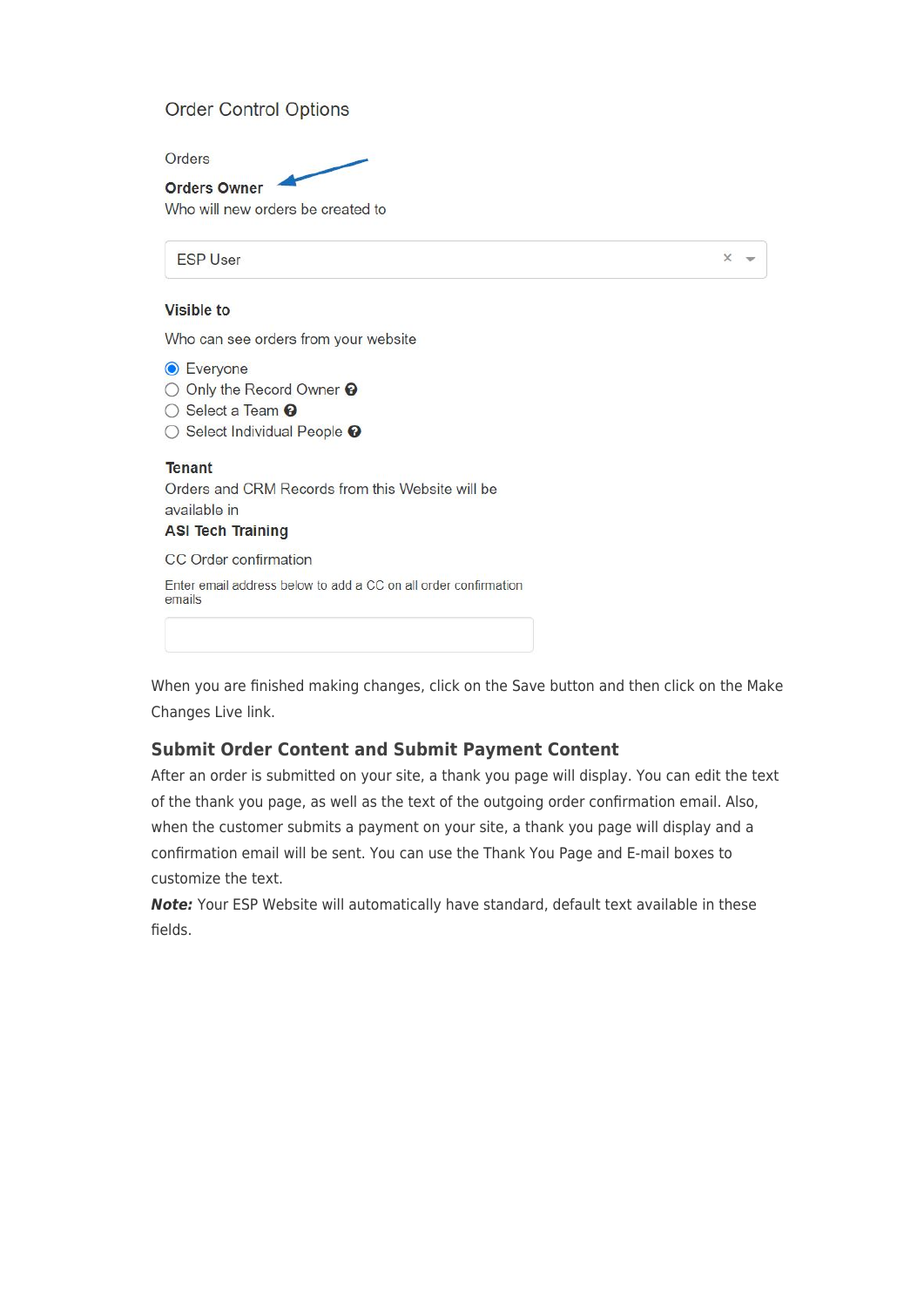#### **Submit Order Content**

Define the content you would like displayed on your "Thank You" page and within your order confirmation e-mail when the customer submits an order

#### Thank You Page

Thank you for shopping with us. Please check your e-mail for confirmation details. We will be in touch soon to review your order and answer any additional questions you may have.

#### E-mail

Thank you for shopping with us! The following is a confirmation of your request.

#### **Submit Payment Content**

Define the content you would like displayed on your "Thank You" page and within your order confirmation e-mail when the customer submits a payment.

#### **Thank You Page**

Thank you for your payment! Please check your e-mail for order details.

#### E-mail

Thank you for your payment! The following is a confirmation of your order and payment:

When you are finished making changes, click on the Save button and then click on the Make Changes Live link.

#### **Disclaimer Settings**

When customers are adding a product to the shopping cart or checking out, the Product Option Assistant enables customers to enter specifics about the item, such as colors, sizes and quantities. You are able to include custom disclaimer text on the Product Option Assistant, as well as on the Checkout screen and in the Order Confirmation E-mail.

#### **Disclaimer Settings**

| Show Disclaimer on Product Option Assistant                                                                                                                                                                                                                                                                                                                                                                                                                                                                                                                         | Restore to Default Message |
|---------------------------------------------------------------------------------------------------------------------------------------------------------------------------------------------------------------------------------------------------------------------------------------------------------------------------------------------------------------------------------------------------------------------------------------------------------------------------------------------------------------------------------------------------------------------|----------------------------|
| Total Price is for Merchandise Only. This price does not include any tax, setup, or decoration charges                                                                                                                                                                                                                                                                                                                                                                                                                                                              |                            |
| Show notification on Checkout/Cart                                                                                                                                                                                                                                                                                                                                                                                                                                                                                                                                  | Restore to Default Message |
| IMPORTANT: Exchange rates are set by the provider and are subject to change. Additional fees, such as setup, imprint and<br>shipping charges may not be reflected in your order total. We will contact you to confirm these additional charges.                                                                                                                                                                                                                                                                                                                     |                            |
| Show Disclaimer on Checkout/Cart and Confirmation E-mail                                                                                                                                                                                                                                                                                                                                                                                                                                                                                                            | Restore to Default Message |
| All prices and descriptions are subject to change without notice. If the price listed is different from the actual price, we will notify<br>you before processing your order. Prices will be calculated using end of day exchange rates if orders contain products with<br>different currencies. Total price is for merchandise only. Prices may be exclusive of any setup charges, art changes, shipping<br>charges, state / provincial required taxes, rush charges or any other additional charges, which will be communicated prior to<br>processing the order. |                            |

When you are finished making changes, click on the Save button and then click on the Make Changes Live link.

### **Artwork Options**

The Artwork Options enable you to choose whether to accept art files sent through the site.